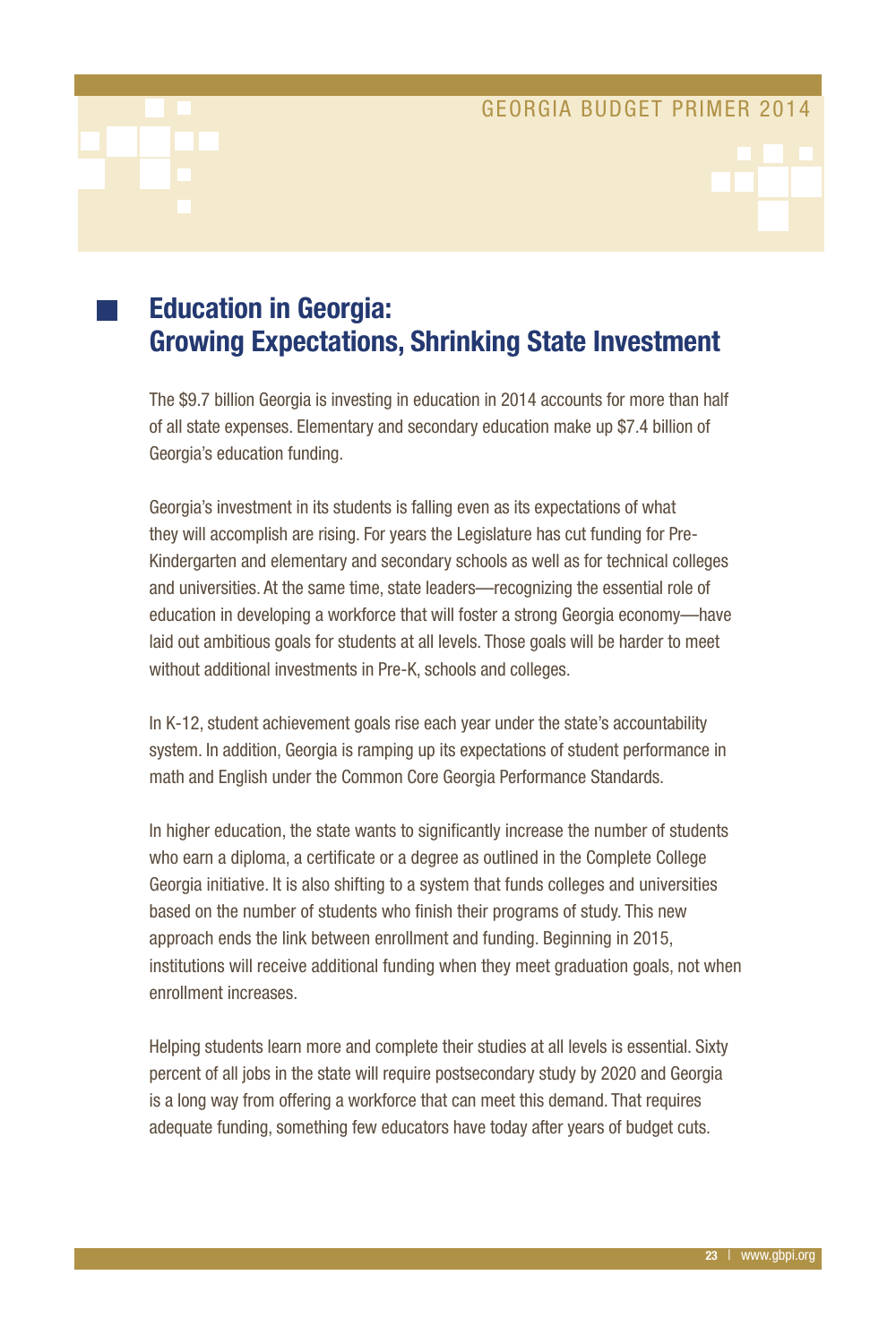# Elementary and Secondary Education: K-12 Funding Formula Short \$1 Billion

In fiscal year 2014, the formula the state uses to distribute most state dollars to local school districts, the Quality Basic Education program (QBE), is underfunded by \$1 billion. The Legislature has underfunded schools every year since 2002, cutting more than \$7.6 billion from the QBE formula.



## Figure 14 Georgia Makes Deep Cuts to Education Through the QBE Formula Each Year

### **Quality Basic Education Funds**

Source: Georgia Department of Education, QBE Earnings Sheets, 2014, Midterm 2002- 2013 fiscal years

Local districts must make up the funding shortfall, and many are making cuts that can undermine student success, including increasing class sizes and shrinking the school calendar.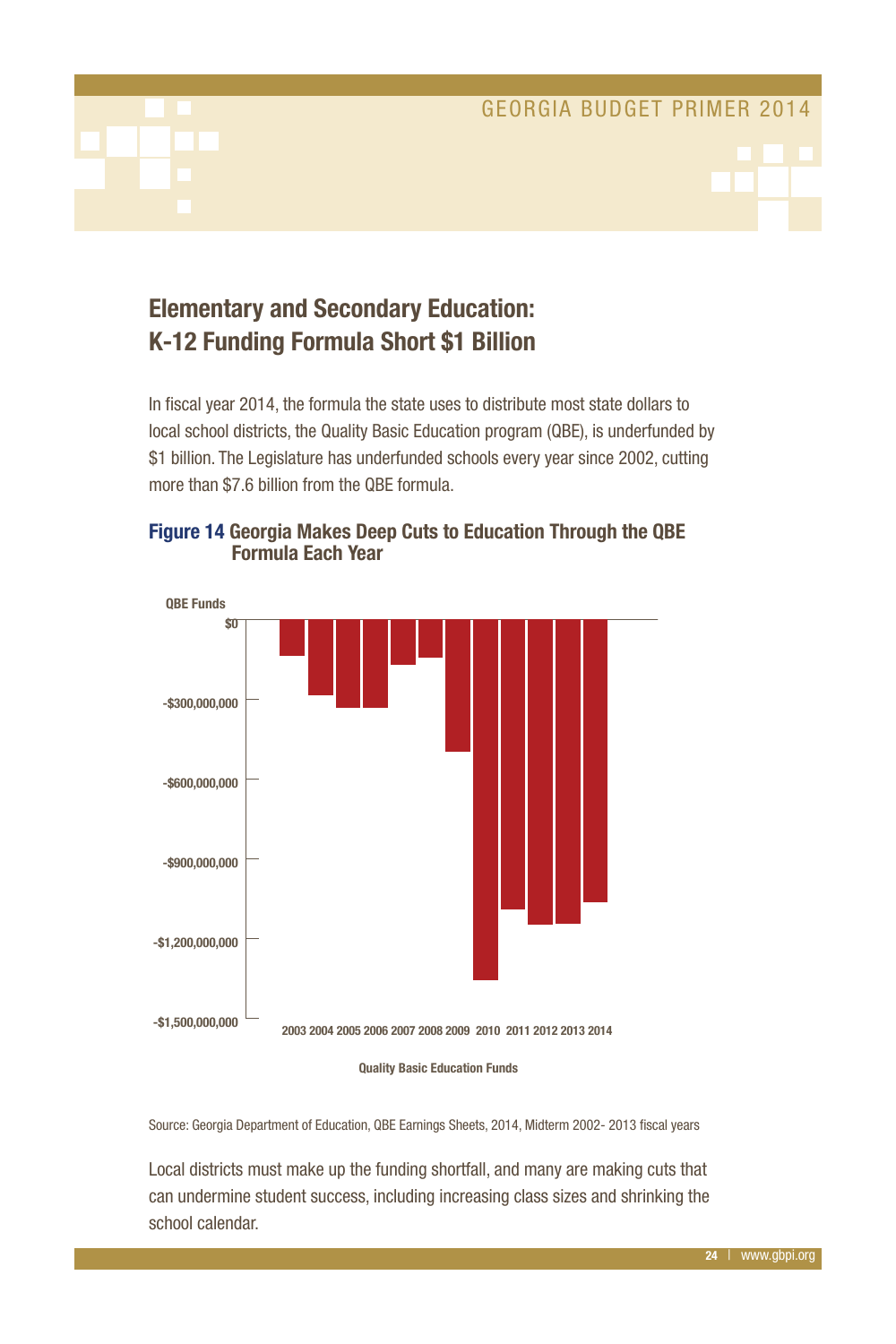# Elementary and Secondary Education: State Shortchanges Students' Growing Needs

In addition to deeply cutting the QBE formula, lawmakers have cut funding for QBE Equalization, which is aimed at helping school districts with limited ability to raise money locally because of low property wealth. Combined, these cuts pushed down funding for each student by 14 percent between fiscal years 2002 and 2013, when adjusted for inflation. At the same time, the number of low-income students in Georgia's schools soared. They often need additional support and resources to succeed in school. Nearly 60 percent of Georgia's students, more than 1 million children, come from families with incomes low enough to qualify for the federal free and reduced lunch program. That's up from 44.2 percent in 2002.



### Figure 15 More Students With Greater Needs as Funding Shrinks

**Inflation Adjusted QBE Funding per Student\* Free and Reduced Price Lunch Eligibility**

Source: Georgia Department of Education, QBE Earnings Sheets, 2002-2013 fiscal years \* Full-time equivalent student

Note: The uptick in QBE funding from 2012 to 2013 reflects in part an accounting change, not net increase in funds.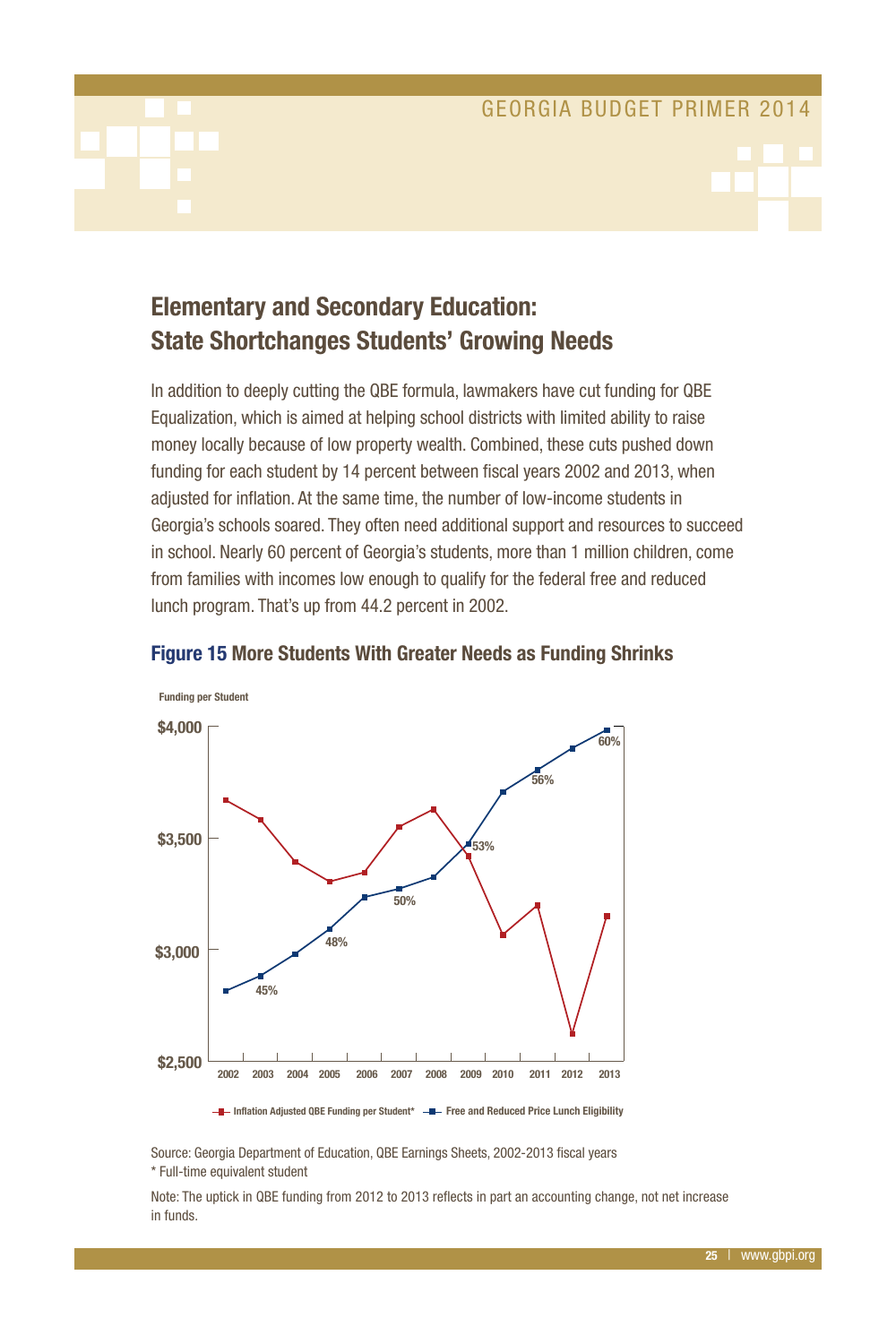# Lottery Funds: Support for Young Children and College Students

Georgia expects to collect \$910 million from lottery sales in 2014, which can be used to fund:

- **n Helping Outstanding Pupils Educationally (HOPE) Scholarships for high-achieving** students pursuing a bachelor's or associate's degree
- **n** HOPE grants for students in a certificate or diploma program at a two-year college
- **NOPE GED grants, one-time awards to students who complete a GED and enroll in** postsecondary education
- Student Access Loans (SAL), which provide low-interest loans to college students
- Voluntary Pre-Kindergarten
- $\blacksquare$  Educational technology/training and capital expenses, including computers and other instructional tools in K-12 and postsecondary schools



### Figure 16 Most Lottery Money Supports HOPE Programs

Source: Georgia's 2014 Fiscal Year Budget (HB 106), signed by governor

The Georgia Lottery for Education Act requires officials to make every effort to direct 35 percent of lottery revenues to these education programs. In fiscal year 2012, the most recent year for which data are available, officials directed 25.2 percent of revenues to the HOPE programs and Pre-K.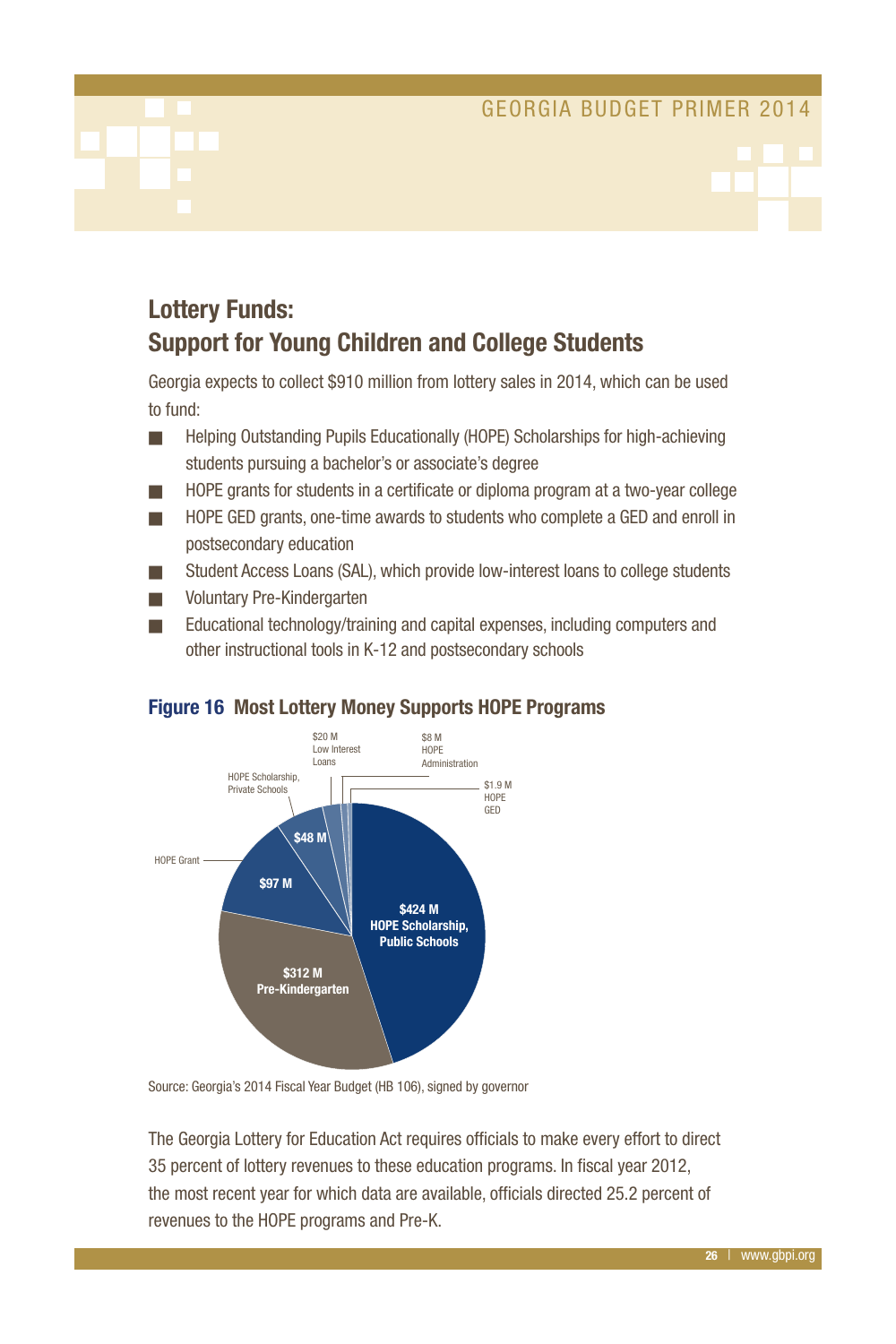# Pre-Kindergarten: Falling Funding Undermines Quality

Georgia wins praise for its statewide Pre-Kindergarten program, which has been shown to help develop young children's abilities in language, literacy and math. Yet the state's investment in Pre-K fell in recent years. Since fiscal year 2009, per-student funding declined by more than 22 percent in inflation-adjusted dollars. This has led to changes that threaten the program's quality, including larger class sizes.



### Figure 17 Quality at Risk as State Support for Pre-K Students Declines

State funding is also too low to meet the needs of all of Georgia's families. About 8,000 children are on Pre-K waiting lists across Georgia. Children deprived of early learning may not be prepared for kindergarten and, at five years old, already trail their peers, according to numerous studies.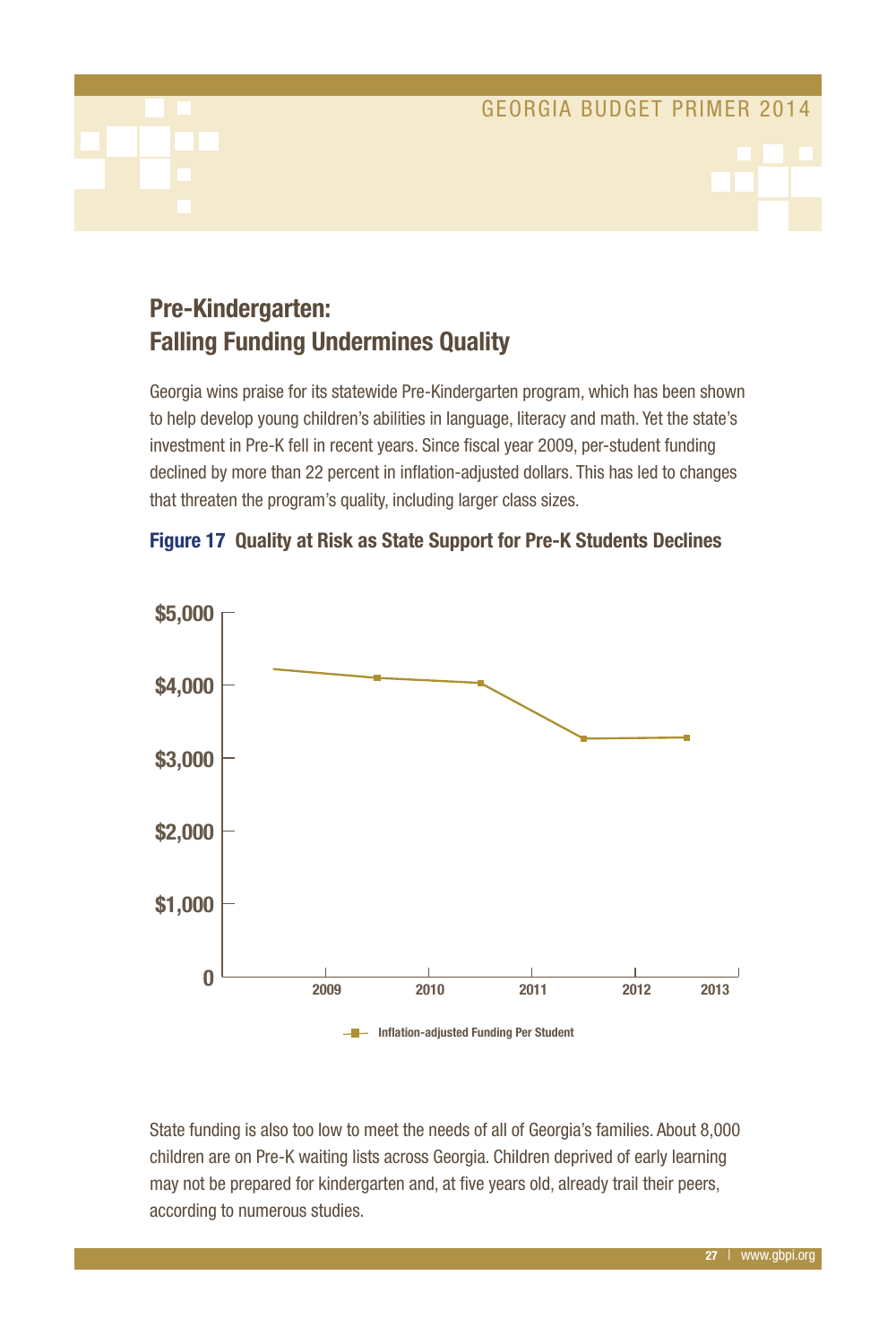# HOPE Financial Aid: Fewer Students Getting Less Help

The amount of financial aid awarded through the HOPE Scholarship and HOPE Grant plunged by more than 25 percent since fiscal year 2011.

|                                        | 2011          | 2014          | <b>Change \$</b>  |
|----------------------------------------|---------------|---------------|-------------------|
| <b>HOPE Grant</b>                      | \$220,407,829 | \$96,793,442  | \$(123, 614, 387) |
| <b>HOPE Private School Scholarship</b> | \$54,663,937  | \$47,617,925  | \$(7,046,012)     |
| <b>HOPE Public School Scholarship</b>  | \$493,461,474 | \$424,345,076 | \$(69, 116, 398)  |
| Total                                  | \$768,533,240 | \$568,756,443 | \$(199, 776, 797) |
|                                        |               |               |                   |

### Figure 18 HOPE Award Amounts Decline

Source: Georgia 2011 and 2014 fiscal year budgets, signed by governor

State lawmakers significantly changed HOPE in 2011 as costs outpaced revenues:

- Award amounts were reduced to cover a portion of tuition, not the full amount as before. Now the HOPE Scholarship covers about 83 percent of tuition for students in the university system. The HOPE Grant covers about 76 percent of a student's tuition in the technical college system.
- Funding for mandatory fees and books was eliminated.
- The required grade point average (GPA) for HOPE Grant recipients was increased to 3.0 from 2.0.
- n Starting in 2015 students are required to take a minimum number of advanced courses in high school to earn a scholarship.

These changes prompted an exodus of students from state technical colleges. About 9,000 students lost HOPE grants and dropped out. Many more students took fewer classes, reducing the number of full-time equivalent students by 24 percent. Because state support is tied to enrollment, this led to a substantial cut in funding for the system.

The Legislature returned the required GPA for the HOPE Grant to 2.0 during the 2013 session. The governor also created a supplemental HOPE Grant for students in high demand fields. These steps are designed to encourage more students to enroll in and complete programs at technical colleges. But these students will continue to face ongoing challenges from the reduced amount of the HOPE Grant.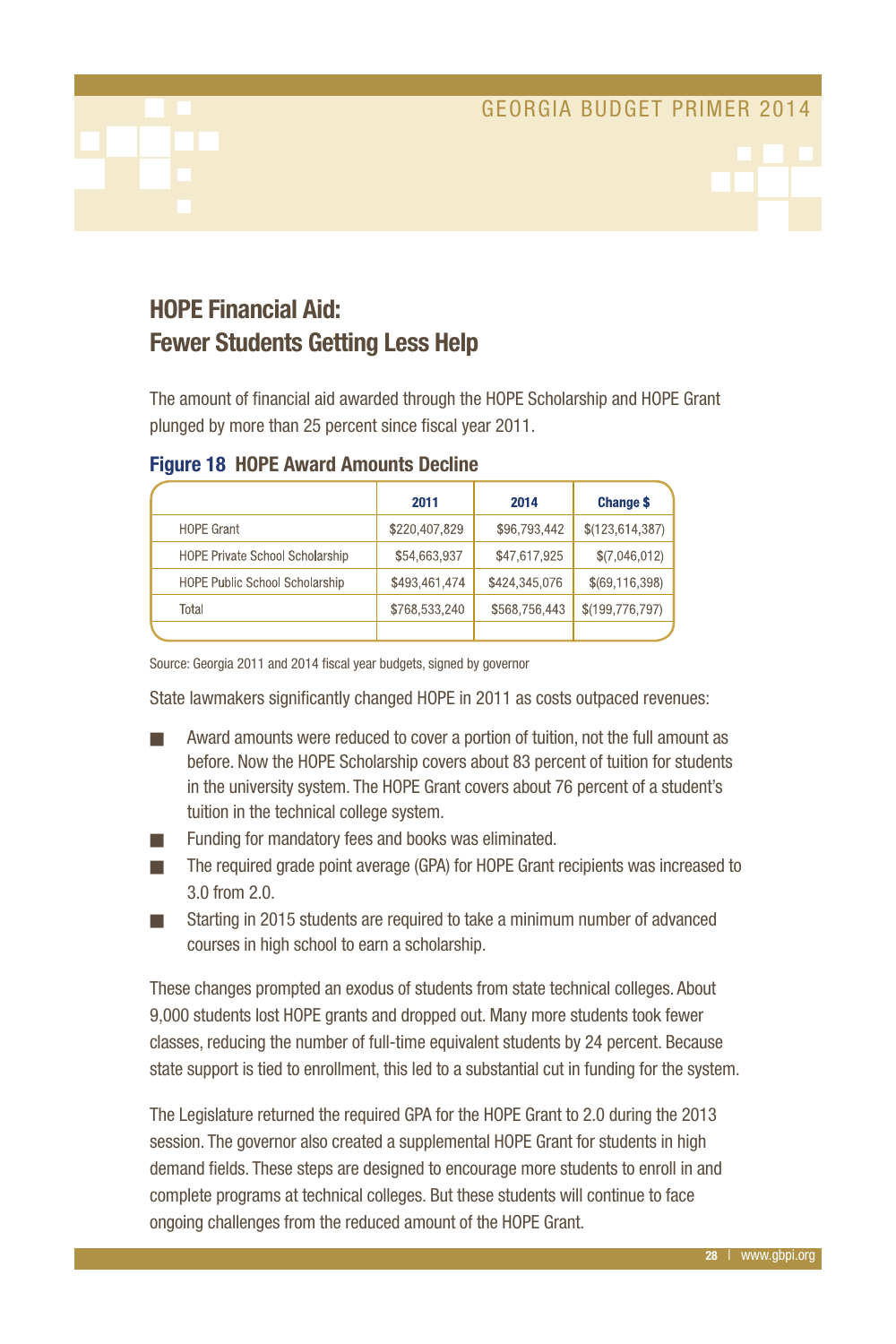# University System of Georgia: Demand Grows but State Funds Dwindle

The state's investment in the university system and its students shrunk considerably over the past decade. State funding for each student, or full-time equivalent, plummeted to \$4,777 in 2013 from \$11,278 in 2001, adjusted for inflation. That's a decrease of more than 57 percent. Enrollment grew by nearly 80 percent during this time. Total state funding did not keep pace with this enrollment growth and, since 2009, it has fallen by more than 8 percent.

The cuts have pushed universities to increase class size, use more part-time faculty and eliminate courses. More costs have been shifted onto students and their families, through significant increases in tuition and fees.



### Figure 19 University Funding Per Student Plummets Since 2001

Source: Board of Regents, University System of Georgia. Fall semester enrollment reports.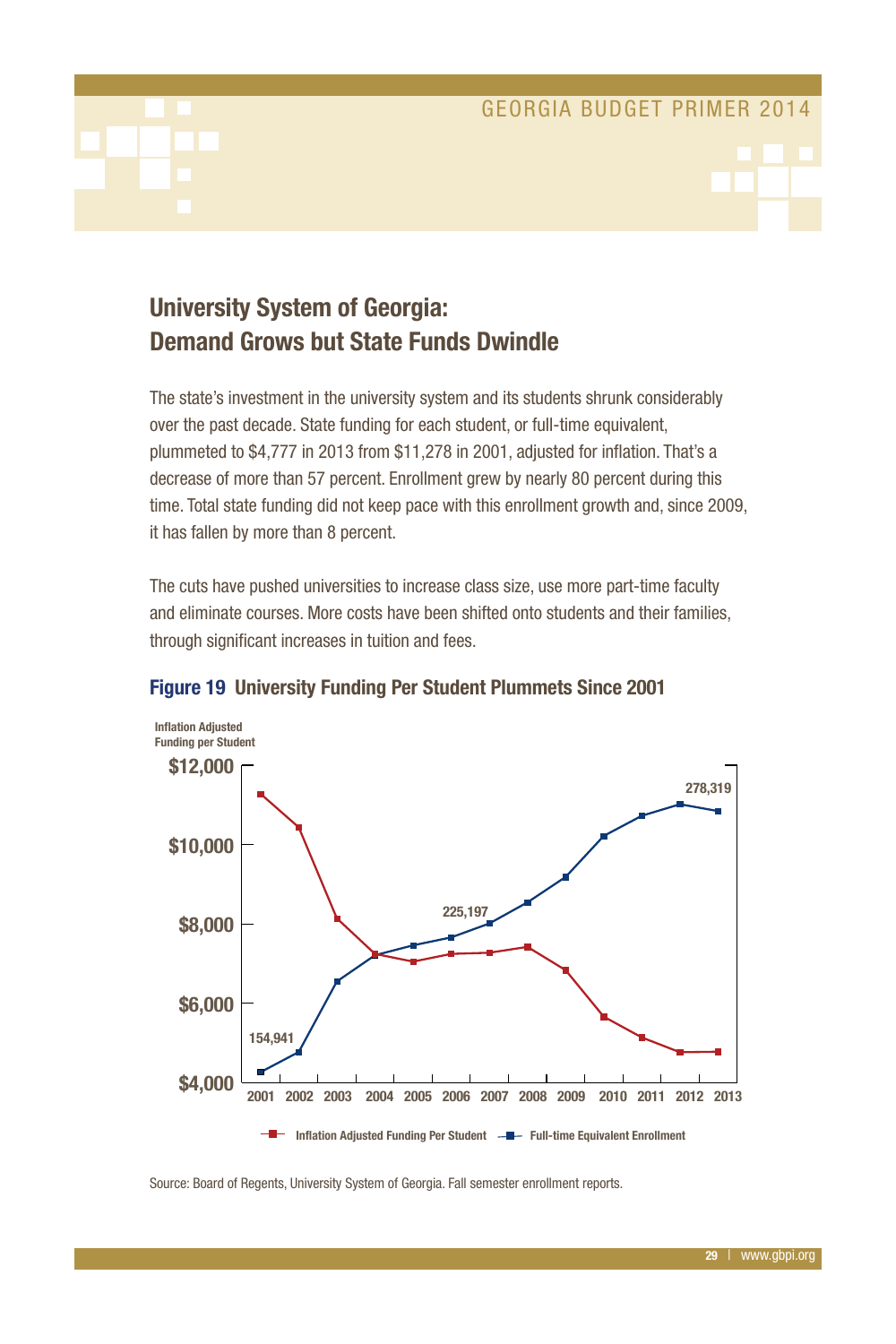# University System of Georgia: Rising Tuition Burdens Students and Families

The University System of Georgia raised tuition and mandatory fees significantly in recent years to cope with cuts in state funding. Tuition and fees for freshmen at Georgia Tech in fall 2013 are 76 percent higher than for those who entered in fall 2008. For freshmen entering the University of Georgia, they are 70 percent more in 2013 than in 2008. The average increase across the university system is 64 percent.

These increases are shifting more of the cost of higher education onto students and their families at a time when they can least afford it. Household income in Georgia has fallen since 2006 and still remains below pre-recession levels.



### Sample of Tuition and Fee Increases Since 2008